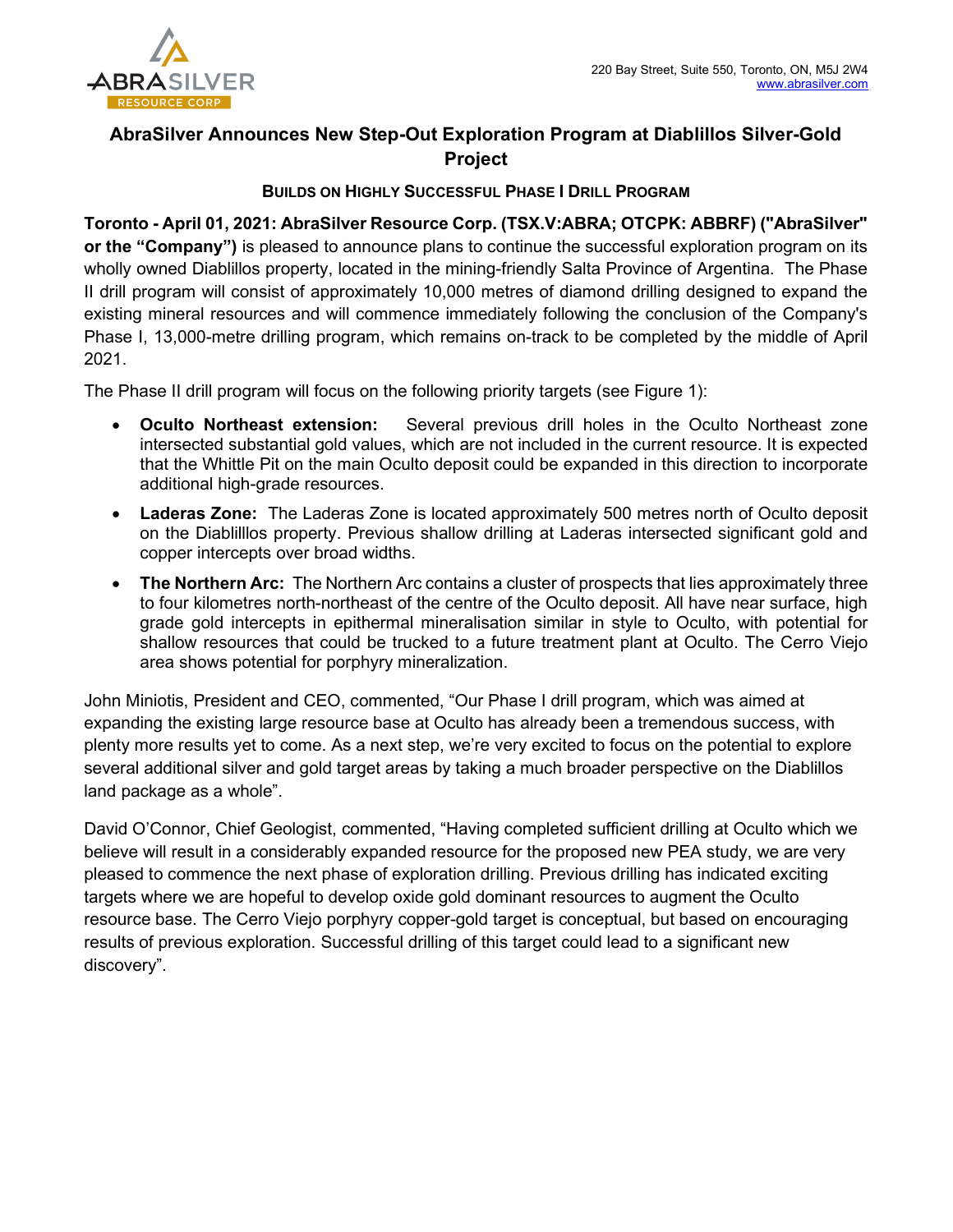

## Figure 1 – Phase II Exploration Program Target Areas

# Discussion of Phase I Drill Program and Updated PEA Study

The existing Phase I, 13,000-metre drill program remains on track to be completed by the middle of April. Due to the very encouraging silver and gold intercepts announced on March 15, 2021, including DDH 20-026 (65m @ 150.56g/t Ag and 1.88g/t Au) and DDH 20-027 (103m @ 388.62g/t Ag and 1.70g/t Au) the Company plans to drill the final five holes of the Phase I program in this area, which is at the intersection of major mineralized breccia zones, in order to better define this high-grade zone. Holes DDH 20-026 and DDH 20-027 are 125 meters apart, and three holes will be drilled between them, with one each beyond these holes at either end.

Once all assay results are received from the Phase I drilling program, the Company will publish an updated resource estimate, which remains on-track to be completed in mid-2021.

Following the updated resource estimate, the Company plans to deliver an updated Preliminary Economic Assessment ("PEA") study, which is expected to demonstrate that Diablillos is a very highmargin, economically robust silver-gold project based on results from the 2018 PEA and work done since that time. The updated PEA will be based on the updated resource model, all metallurgical testwork and is expected to be completed in the second half of 2021.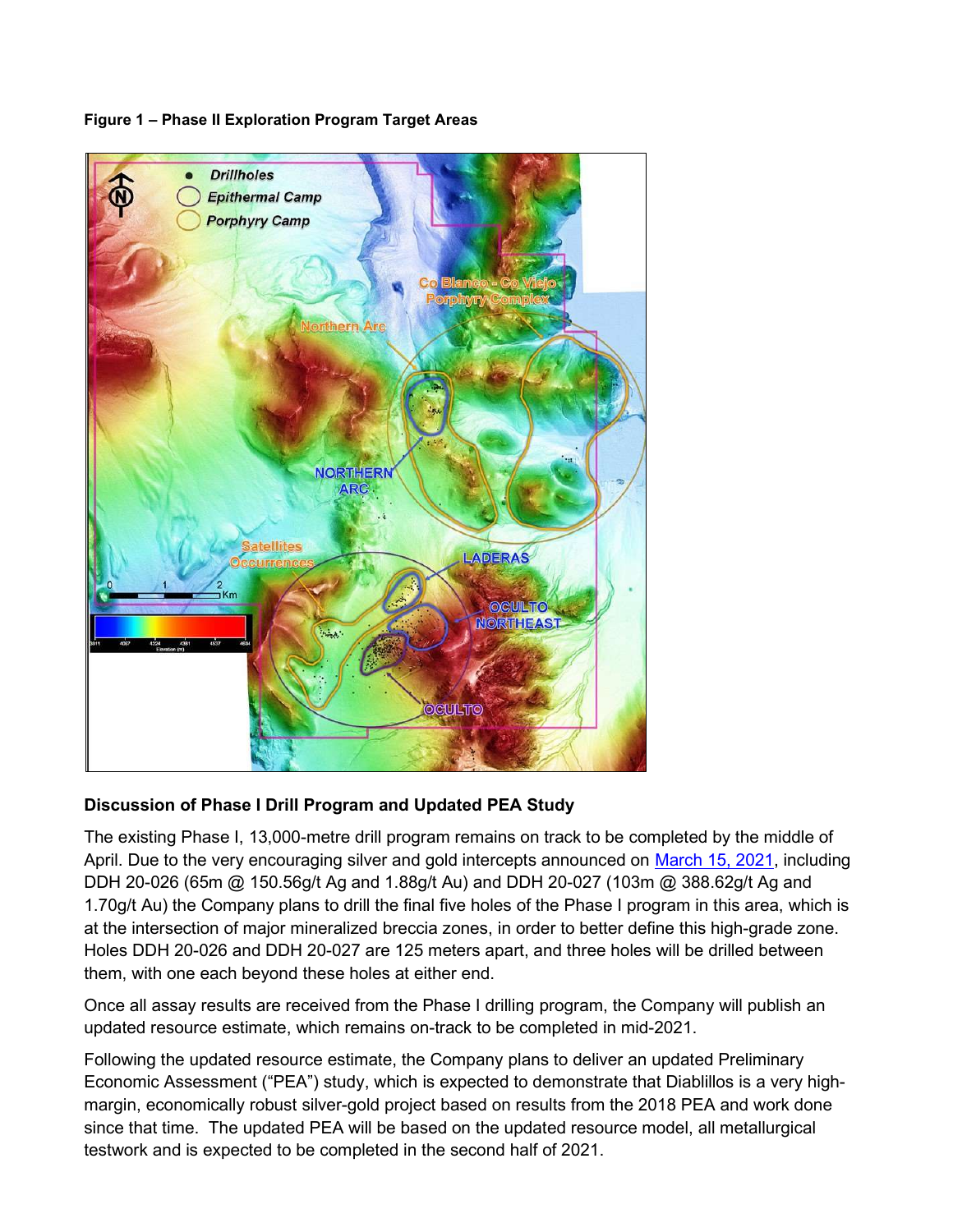# Phase II Exploration Program Targets

The additional 10,000-metre Phase II drill program, will continue with two diamond drill rigs and is expected to be completed by July 2021. This program and the number of drill rigs may be expanded if warranted. The main exploration targets in the Phase II program are summarized below.

## Oculto Northeast Extension:

Previous drilling intersected significant gold values northeast of the Whittle Pit (see Figure 2), including:

- Hole DDH 20-028: 11 metres @ 89.2 g/t silver and 1.17 g/t gold, 3 metres @ 37.4 g/t silver and 5.52 g/t gold, and 10.5 metres  $@$  17.3 g/t silver and 1.23 g/t gold
- $\bullet$  Hole DDH 20-030: 12.5 metres @ 32.9 g/t silver and 4.68 g/t gold
- $\bullet$  Hole RC 98-141: 25 metres @ 3.9 g/t gold
- Hole RC 98-135: 2 metres  $@$  61.0 g/t gold, within a broader zone of 17 metres  $@$  4.4g/t gold

Significant gold values extend more than 500 metres outside the existing Whittle Pit boundary and into the Zorro and Cerro Bayo areas where siliceous breccia zones outcrop. Drilling will be aimed at expanding the resource base to support a larger pit and potential associated deeper resources potentially mineable from underground.



#### Figure 2 – Long Section Showing Gold Intercepts in the Northeast Extension Zone

# Laderas Zone:

Gold and silver mineralization at Laderas occurs within structurally controlled, highly weathered, siliceous hydrothermal breccias hosted in Tertiary sedimentary and volcanic rocks similar to Oculto. Controlling structures are steeply dipping and strike in a wide range of orientations including eastnortheast, northeast, northwest, west-northwest, and west (Figure 3). The mineralized zones are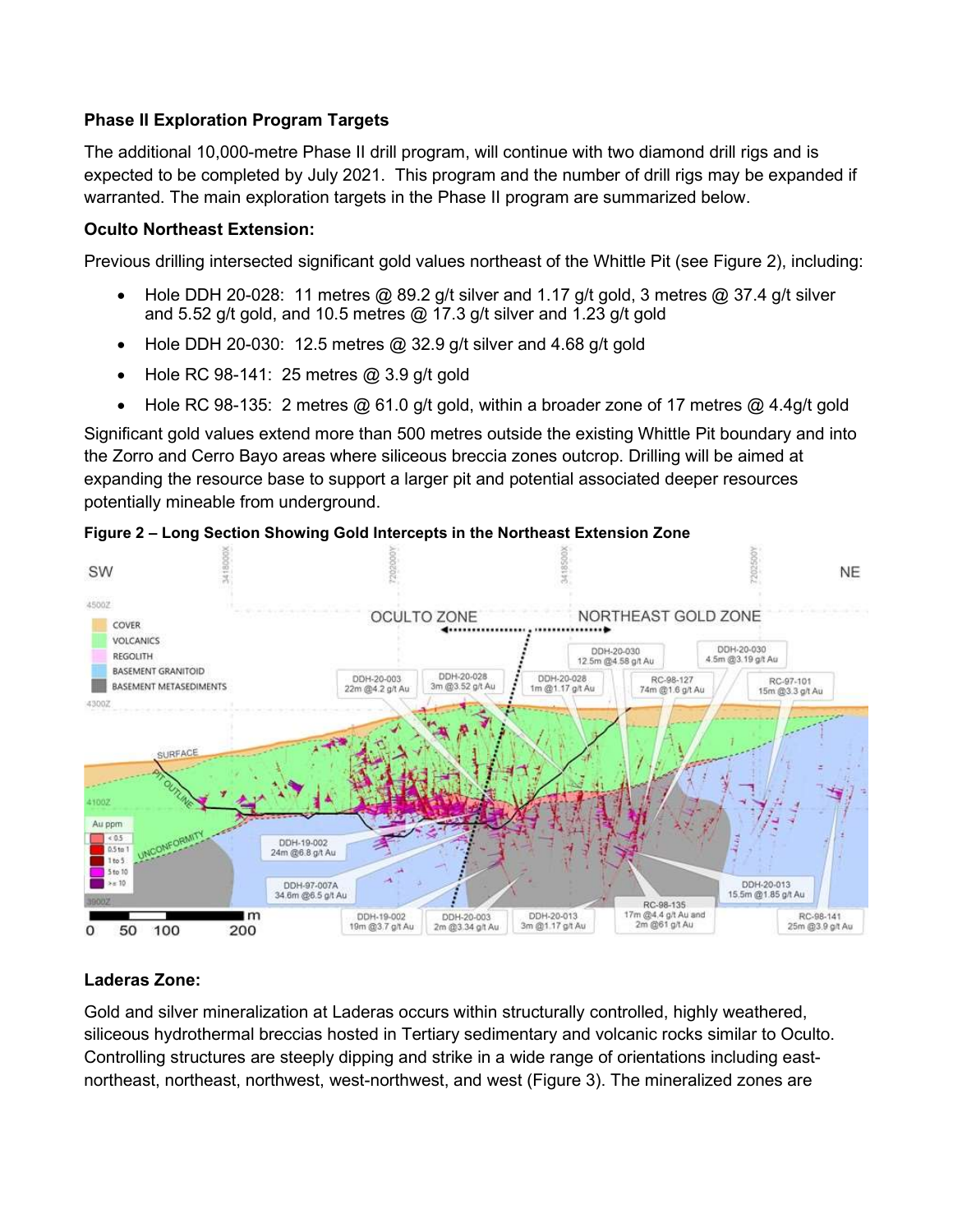accompanied by silica-alunite alteration which rapidly grades outwards to alunite at the walls of the breccias.

Previous drilling obtained the following shallow intercepts:

- Hole DAR-90-013 intersected 33 metres  $@$  1.06g/t gold from 43-76 metres
- Hole DAR 90-039 intersected 14 metres  $@$  1.08g/t gold from 14-28 metres, and 7 metres  $@$ 1.75g/t gold from 99-106 metres
- Hole DDH 12-123 intersected 13 metres @ 1.17g/t gold from 93-106 metres
- Hole DDH 20-019 intersected 10.5 metres  $@$  1.48% copper, 0.35g/t gold and 34.0g/t silver from 147.5 to 158 metres



Figure 3 – Laderas Prospect Map

# Northern Arc Targets:

This group of prospects lies approximately 3 to 4 kilometres north-northeast of the centre of the Oculto deposit. Each of the Northern Arc prospects has epithermal silver-gold targets similar in style to Oculto, and Cerro Viejo shows potential for porphyry mineralization.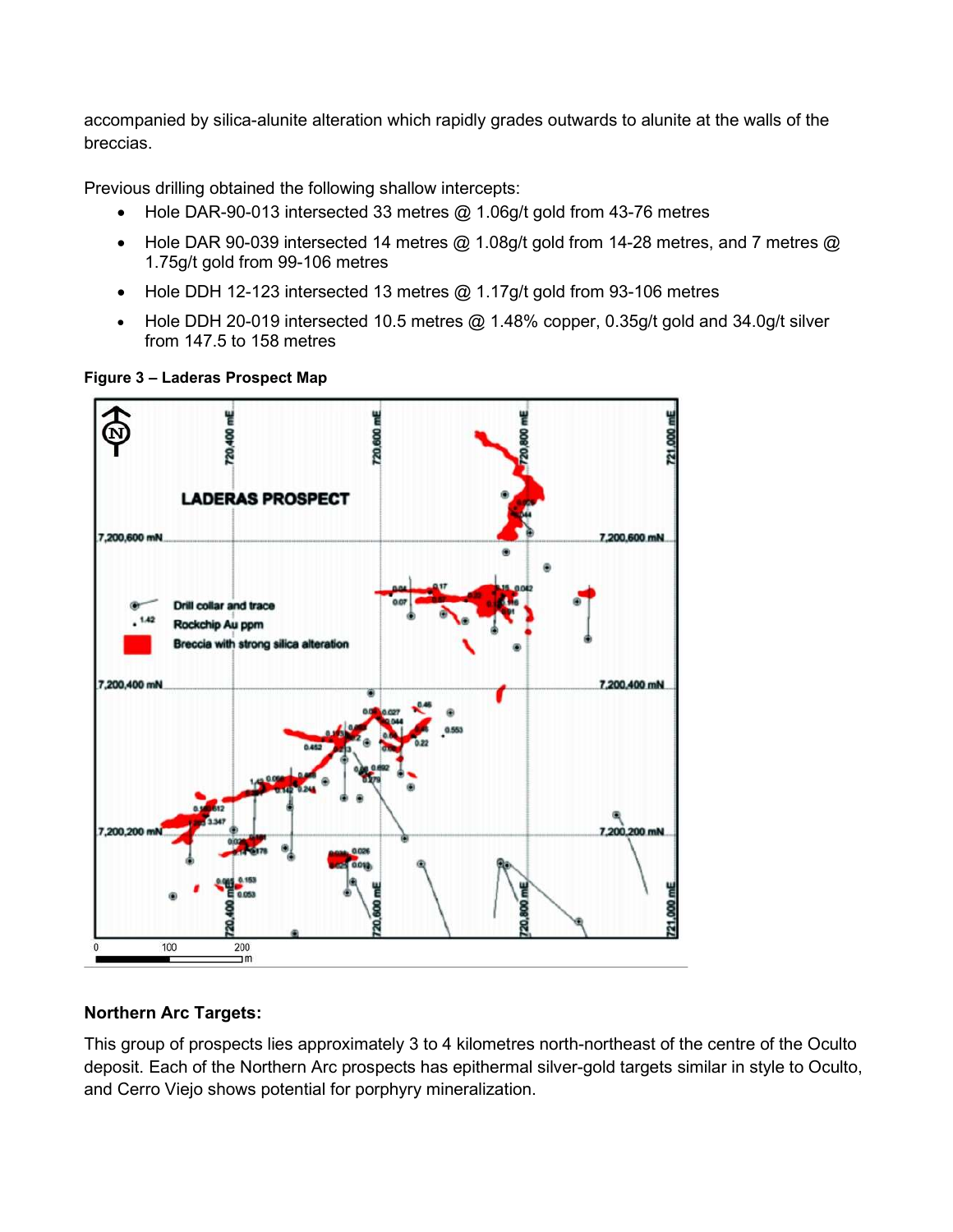The Pedernales prospect contains the following intercept:

• Hole DAR 90-003 intersected 14 metres @ 14.5 g/t gold, including 1 metre @ 186.0 g/t gold from 57-58 metres depth

At the Corderos prospect there is excellent breccia development and strong silica alteration exposed at surface. Drilling has demonstrated very high gold grades near surface, including:

- Hole P005 intersected 9.8 metres  $@$  51.2g/t gold from 2.7 to 12.5 metres depth, including 2 metres @ 200g/t gold from 4.2 to 6.2 metres depth
- Hole P006 intersected 26.9 metres  $@$  1.34g/t gold from 1.2 to 28.1 metres depth
- Hole P007 intersected 2.0 metres  $@$  7.58g/t gold from 4.2 to 6.2 metres depth
- $\bullet$  Hole LC 03-006 intersected 0.5 metres  $@$  56.5 g/t gold at 30 metres depth

At Cerro Viejo Oeste there is a very large area of crackle breccia, with some internal hydrothermal breccias. This is considered a possible porphyry target, with a siliceous carapace hosting anomalous gold. A deep hole is planned to explore for porphyry copper-gold mineralisation at Cerro Viejo Oeste.

## Figure 4 – Northern Arc Target Map



# About Diablillos

The 80 km<sup>2</sup> Diablillos property is located in the Argentine Puna region - the southern extension of the Altiplano of southern Peru, Bolivia, and northern Chile - and was acquired from SSR Mining Inc. by the Company in 2016. There are several known mineral zones on the Diablillos property, with the Oculto zone being the most advanced with approximately 90,000 metres drilled to date. Oculto is a highsulphidation epithermal silver-gold deposit derived from remnant hot springs activity following Tertiartyage local magmatic and volcanic activity. Comparatively nearby examples of high sulphidation epithermal deposits include: El Indio, Chile; Veladero, Argentina; and Pascua Lama, on the Chile-Argentine border.